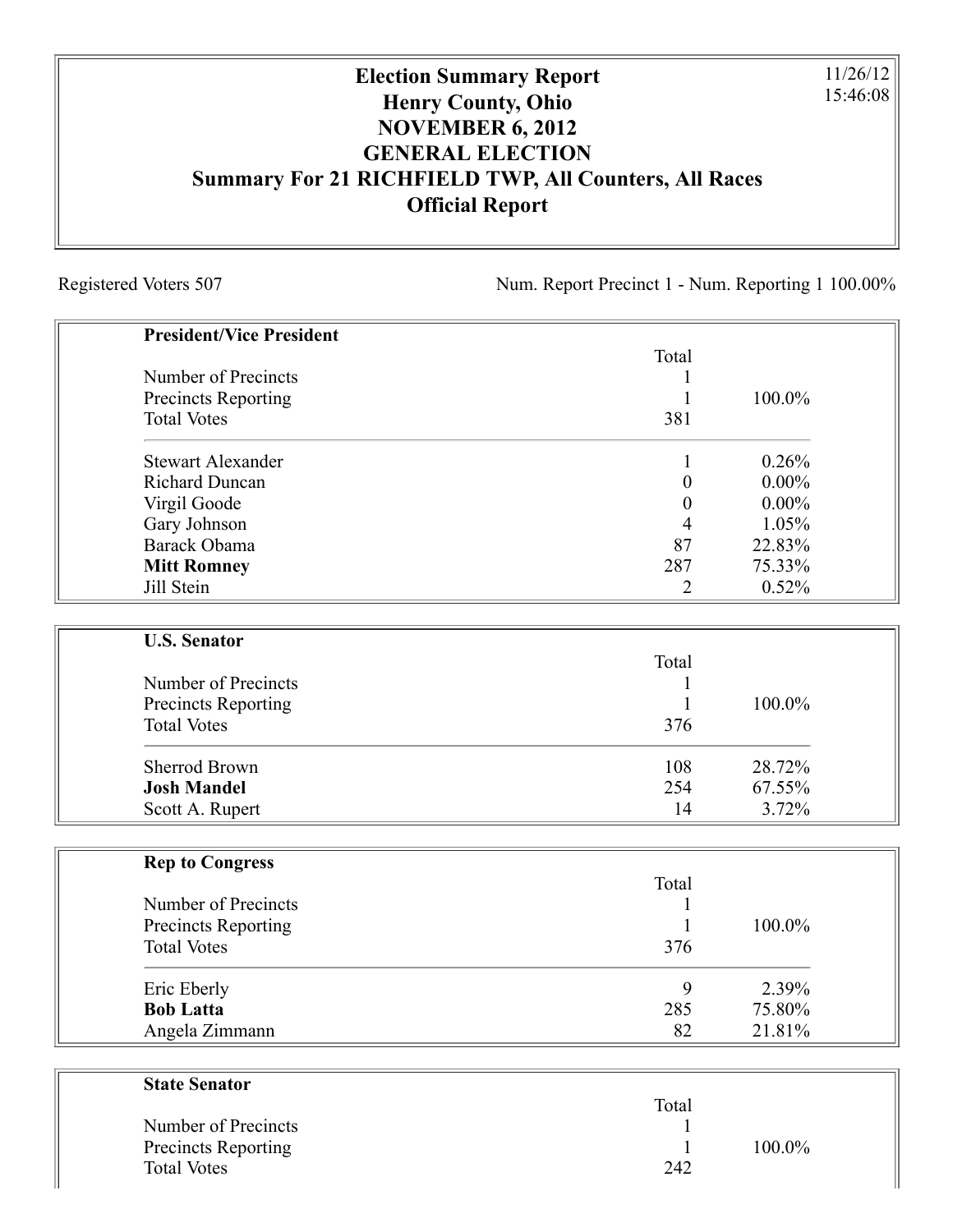| <b>Cliff Hite</b>                         | 242          | 100.00% |  |
|-------------------------------------------|--------------|---------|--|
|                                           |              |         |  |
| <b>State Representative</b>               | Total        |         |  |
| Number of Precincts                       |              |         |  |
| Precincts Reporting                       | 1            | 100.0%  |  |
| <b>Total Votes</b>                        | 352          |         |  |
| John H. Vanover                           | 81           | 23.01%  |  |
| Lynn R. Wachtmann                         | 271          | 76.99%  |  |
| <b>County Comm 1-2-2013</b>               |              |         |  |
|                                           | Total        |         |  |
| Number of Precincts                       | 1            |         |  |
| Precincts Reporting                       | 1            | 100.0%  |  |
| <b>Total Votes</b>                        | 345          |         |  |
| <b>Glenn A. Miller</b>                    | 244          | 70.72%  |  |
| Richard C. Myers                          | 101          | 29.28%  |  |
|                                           |              |         |  |
| County Comm 1-3-2013                      |              |         |  |
| Number of Precincts                       | Total        |         |  |
| Precincts Reporting                       | 1            | 100.0%  |  |
| <b>Total Votes</b>                        | 291          |         |  |
|                                           |              |         |  |
| <b>Robert E. Hastedt</b>                  | 291          | 100.00% |  |
|                                           |              |         |  |
| <b>County Auditor</b>                     | Total        |         |  |
| Number of Precincts                       | $\mathbf{1}$ |         |  |
| Precincts Reporting                       | 1            | 100.0%  |  |
| <b>Total Votes</b>                        | 284          |         |  |
| <b>Kevin Garringer</b>                    | 284          | 100.00% |  |
|                                           |              |         |  |
| <b>Prosecuting Attorney</b>               |              |         |  |
| Number of Precincts                       | Total        |         |  |
|                                           |              | 100.0%  |  |
| Precincts Reporting<br><b>Total Votes</b> | 272          |         |  |
|                                           |              |         |  |
| John H. Hanna                             | 272          | 100.00% |  |
|                                           |              |         |  |
| <b>Clerk of Court Common Pleas</b>        | Total        |         |  |
| Number of Precincts                       | 1            |         |  |
| Precincts Reporting                       |              | 100.0%  |  |
| <b>Total Votes</b>                        | 258          |         |  |
|                                           |              |         |  |
|                                           |              |         |  |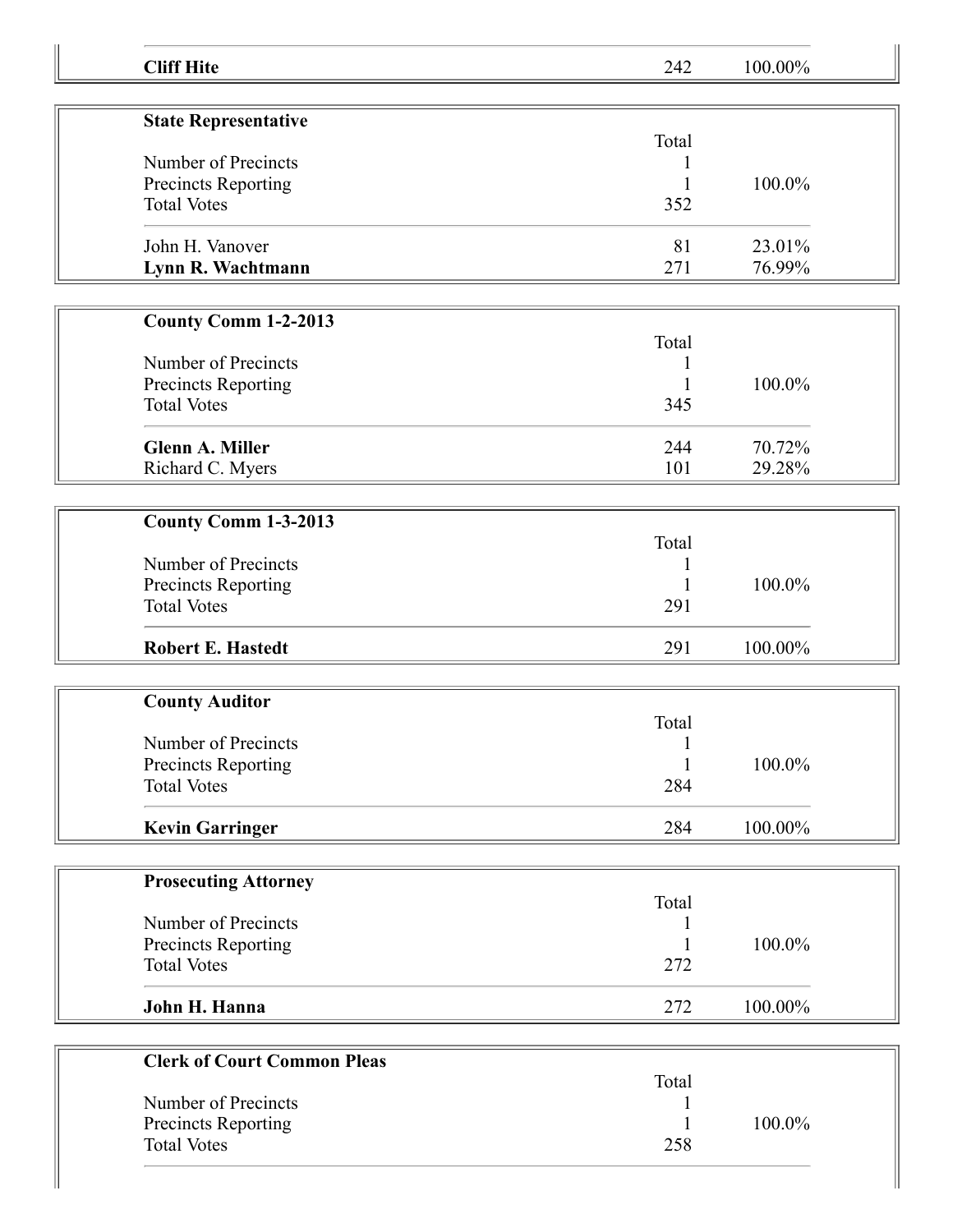| <b>Connie L. Schnitkey</b>                       | 258                 | 100.00% |  |
|--------------------------------------------------|---------------------|---------|--|
|                                                  |                     |         |  |
| <b>Sheriff</b>                                   |                     |         |  |
|                                                  | Total               |         |  |
| Number of Precincts                              |                     |         |  |
| Precincts Reporting                              |                     | 100.0%  |  |
| <b>Total Votes</b>                               | 363                 |         |  |
| <b>Michael Bodenbender</b>                       | 228                 | 62.81%  |  |
| John J. Nye                                      | 135                 | 37.19%  |  |
|                                                  |                     |         |  |
| <b>County Recorder</b>                           |                     |         |  |
|                                                  | Total               |         |  |
| Number of Precincts                              |                     |         |  |
| Precincts Reporting<br><b>Total Votes</b>        | 214                 | 100.0%  |  |
|                                                  |                     |         |  |
| Sara L. Myles                                    | 214                 | 100.00% |  |
|                                                  |                     |         |  |
| <b>County Treasurer</b>                          |                     |         |  |
|                                                  | Total               |         |  |
| Number of Precincts                              |                     |         |  |
| Precincts Reporting                              |                     | 100.0%  |  |
| <b>Total Votes</b>                               | 342                 |         |  |
| <b>Zachary T. Riley</b>                          | 177                 | 51.75%  |  |
| Calvin G. Spiess                                 | 165                 | 48.25%  |  |
|                                                  |                     |         |  |
| <b>County Engineer</b>                           |                     |         |  |
|                                                  | Total               |         |  |
| Number of Precincts                              |                     | 100.0%  |  |
| <b>Precincts Reporting</b><br><b>Total Votes</b> | $\mathbf{1}$<br>221 |         |  |
|                                                  |                     |         |  |
| <b>Timothy J. Schumm</b>                         | 221                 | 100.00% |  |
|                                                  |                     |         |  |
| <b>County Coroner</b>                            |                     |         |  |
|                                                  | Total               |         |  |
| Number of Precincts                              |                     |         |  |
| Precincts Reporting                              |                     | 100.0%  |  |
| <b>Total Votes</b>                               | 258                 |         |  |
| <b>Marek Skoskiewicz</b>                         | 258                 | 100.00% |  |
|                                                  |                     |         |  |
| <b>State Board of Education</b>                  |                     |         |  |
|                                                  | Total               |         |  |
| Number of Precincts                              |                     |         |  |
| Precincts Reporting                              |                     | 100.0%  |  |
| <b>Total Votes</b>                               | 223                 |         |  |
| <b>Stanley Jackson</b>                           | 93                  | 41.70%  |  |
|                                                  |                     |         |  |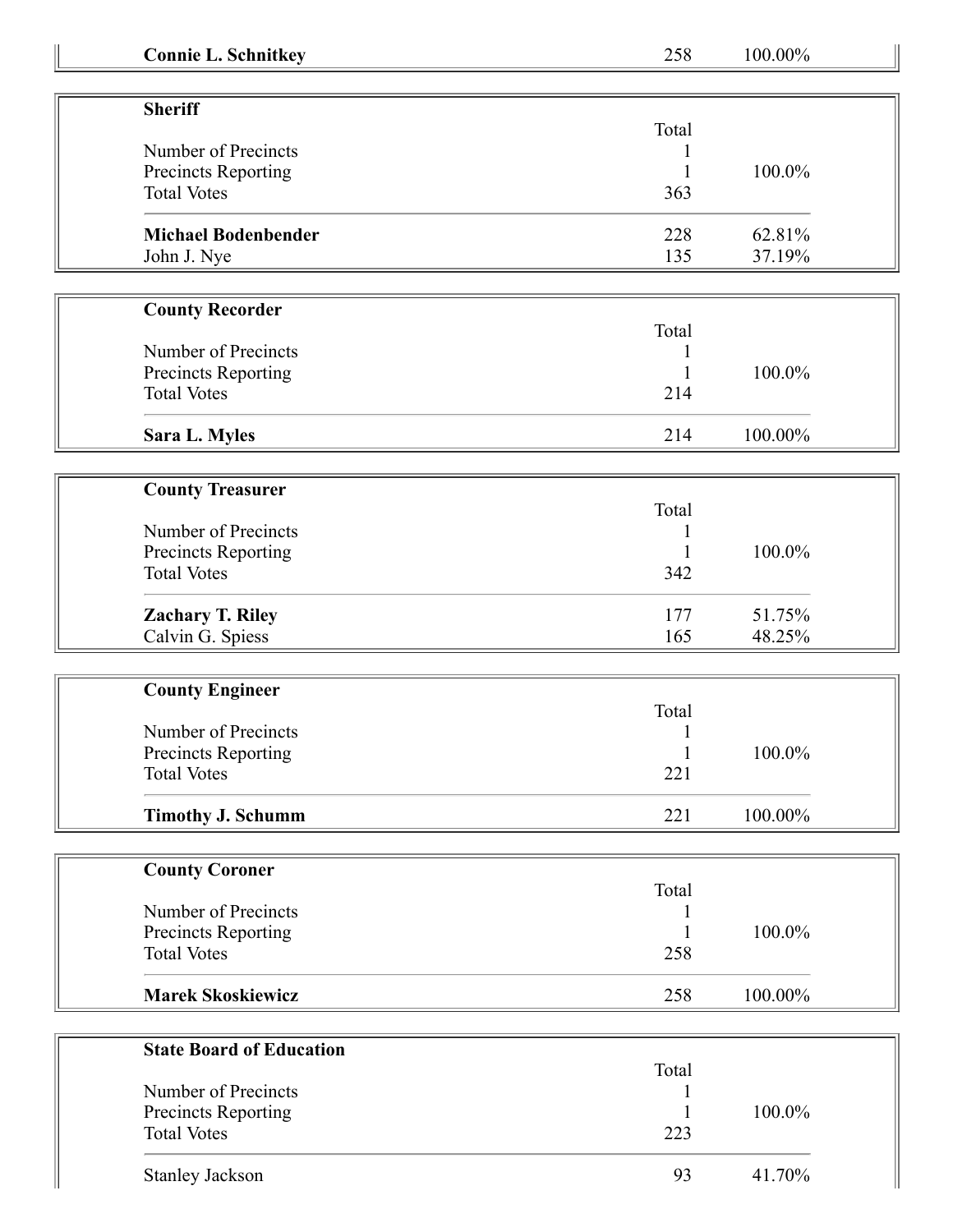| Justice Sup Crt 1-1-2013  |       |           |
|---------------------------|-------|-----------|
|                           | Total |           |
| Number of Precincts       |       |           |
| Precincts Reporting       |       | $100.0\%$ |
| <b>Total Votes</b>        | 274   |           |
| <b>Terrence O"Donnell</b> | 231   | 84.31%    |
| Mike Skindell             | 43    | 15.69%    |

## **Justice Sup Crt 1-2-2013**

| Number of Precincts   | Total | 100.0% |
|-----------------------|-------|--------|
| Precincts Reporting   |       |        |
| <b>Total Votes</b>    | 275   |        |
| <b>Robert R. Cupp</b> | 180   | 65.45% |
| William M. O'Neill    | 95    | 34.55% |

## **Justice Sup Crt 12-31-2014**

| Number of Precincts<br><b>Precincts Reporting</b><br><b>Total Votes</b> | Total<br>266 | $100.0\%$ |
|-------------------------------------------------------------------------|--------------|-----------|
| <b>Yvette McGee Brown</b>                                               | 59           | 22.18%    |
| <b>Sharon L. Kennedy</b>                                                | 207          | 77.82%    |

| <b>Judge of Court of Appeals</b> |       |            |
|----------------------------------|-------|------------|
|                                  | Total |            |
| Number of Precincts              |       |            |
| <b>Precincts Reporting</b>       |       | 100.0%     |
| <b>Total Votes</b>               | 212   |            |
| John R. Willamowski              | 212   | $100.00\%$ |

| <b>State Issue 1</b> |       |        |
|----------------------|-------|--------|
|                      | Total |        |
| Number of Precincts  |       |        |
| Precincts Reporting  |       | 100.0% |
| <b>Total Votes</b>   | 346   |        |
| <b>YES</b>           | 74    | 21.39% |
| NO                   | 272   | 78.61% |

| <b>State Issue 2</b>       |       |        |
|----------------------------|-------|--------|
|                            | Total |        |
| Number of Precincts        |       |        |
| <b>Precincts Reporting</b> |       | 100.0% |
| <b>Total Votes</b>         | 353   |        |